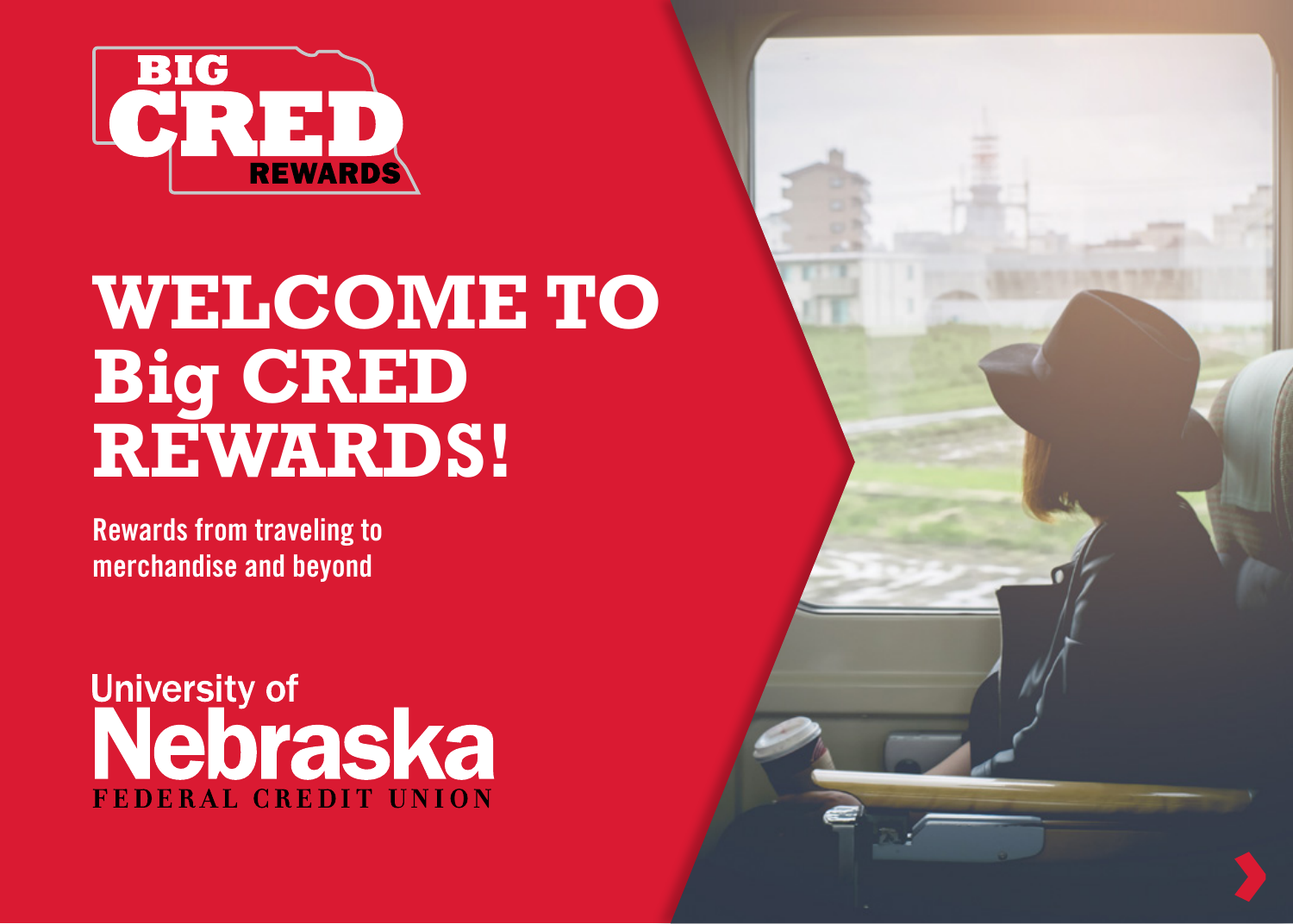# **MAKE EVERYDAY MORE REWARDING!**

### **Earn everyday points**

Your everyday purchases have never been more rewarding! Big CRED Rewards is a simple, easy to use program that rewards you with points each time you use your NUFCU Visa credit card. From groceries to fuel to utility bills, your everyday purchases will really pay off.

**You will earn 1 point for every \$1 spent on your NUFCU Visa credit card.**

### **Earn bonus points**

Shop over 3,000 merchants at our online mall Ampre Online and be rewarded even more. You'll earn bonus points on all purchases using your rewards card.

Shop our exclusive network of Ampre card-linked offers and earn bonus points just for using your card at participating local and national merchants.

**Access your rewards account BigCREDrewards.org**

View the entire reward selection at BigCREDrewards.org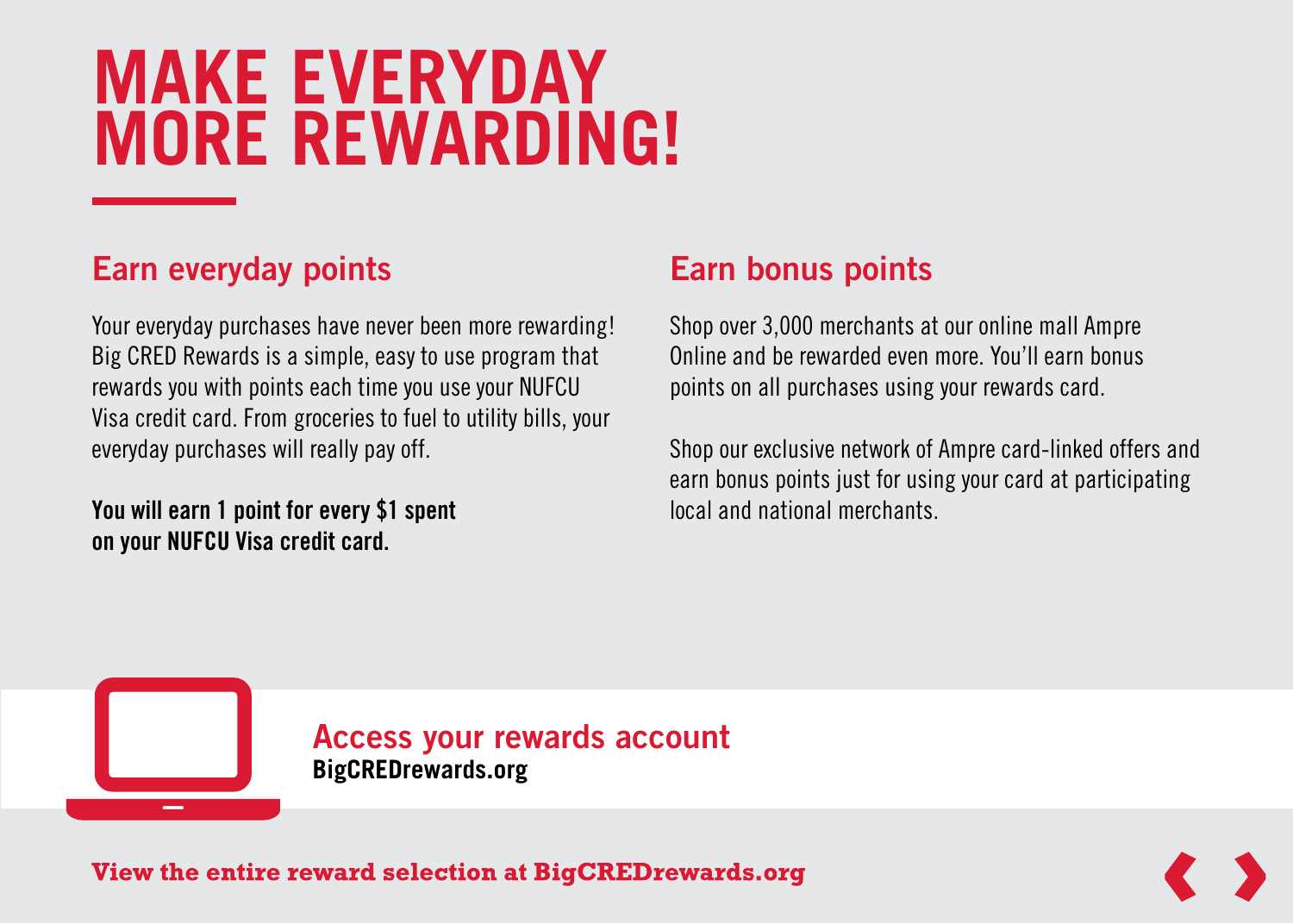# **HUNDREDS OF REWARD OPTIONS**

## **Gift cards**

Treat yourself to a day of shopping followed by a night on the town. Enjoy a variety of gift card reward options including dining, shopping, entertainment and more!



### **Experiences**

Experience all that life has to offer! From whitewater rafting to private cooking lessons, you can redeem points for a variety of daytime excursions and nightlife entertainment.

### **Featured experiences include:**

- Drive a Stock Car
- Hot Air Balloon Rides
- Tandem Skydive
- Full Spa Day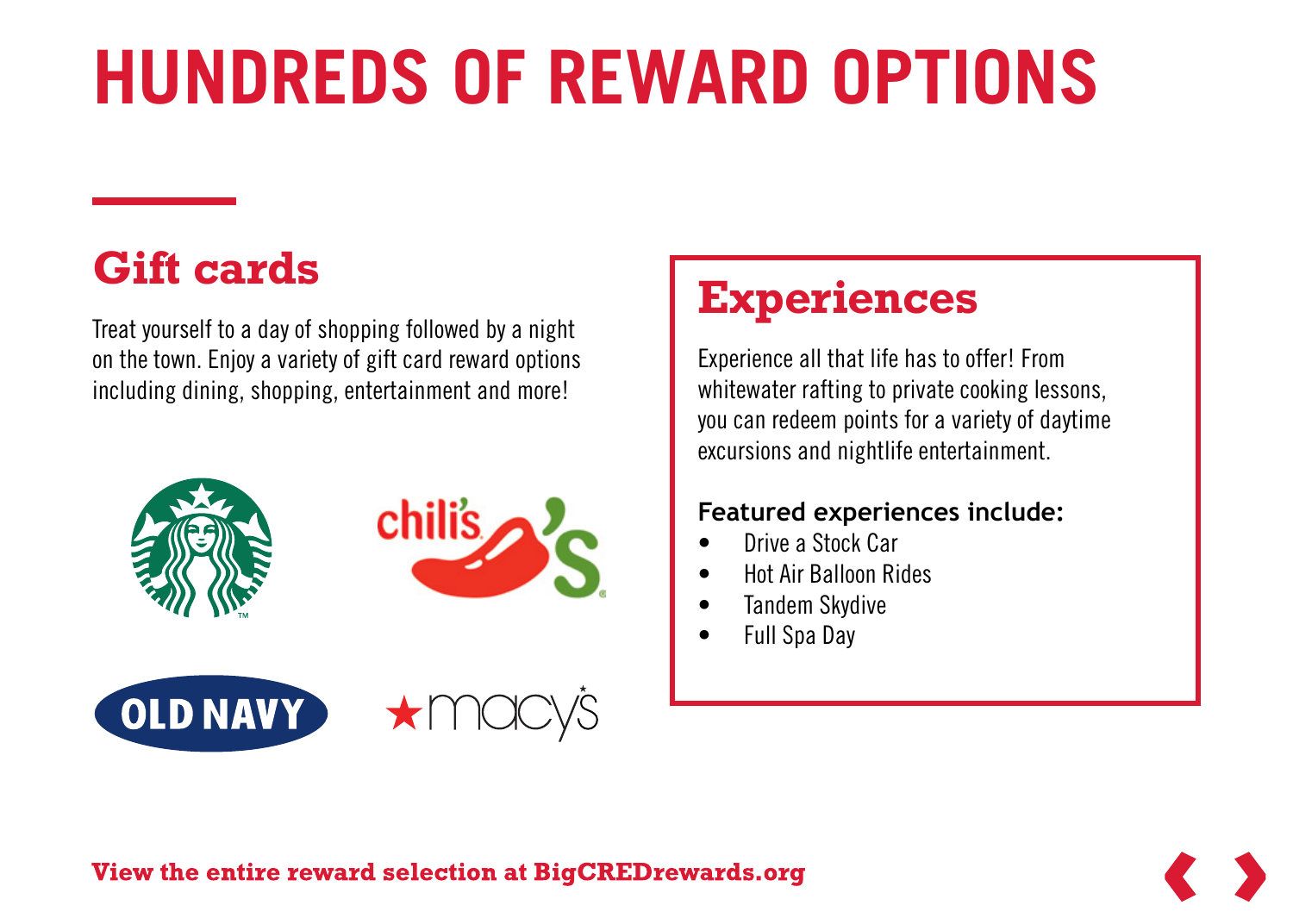### **Travel**

Spontaneous or planned, however you choose to travel; Big CRED Rewards offers a wide range of getaways to suit your style. Browse top travel destinations, access exclusive deals and redeem points for airline tickets, hotel accommodations, car rentals, cruises, vacation packages and destination activities and excursions all in one place.

### **Enjoy freedom from restrictions!**

- No blackout dates
- No advance notice requirement
- No round-trip flight requirement
- No Saturday night stay requirement

View the entire reward selection at BigCREDrewards.org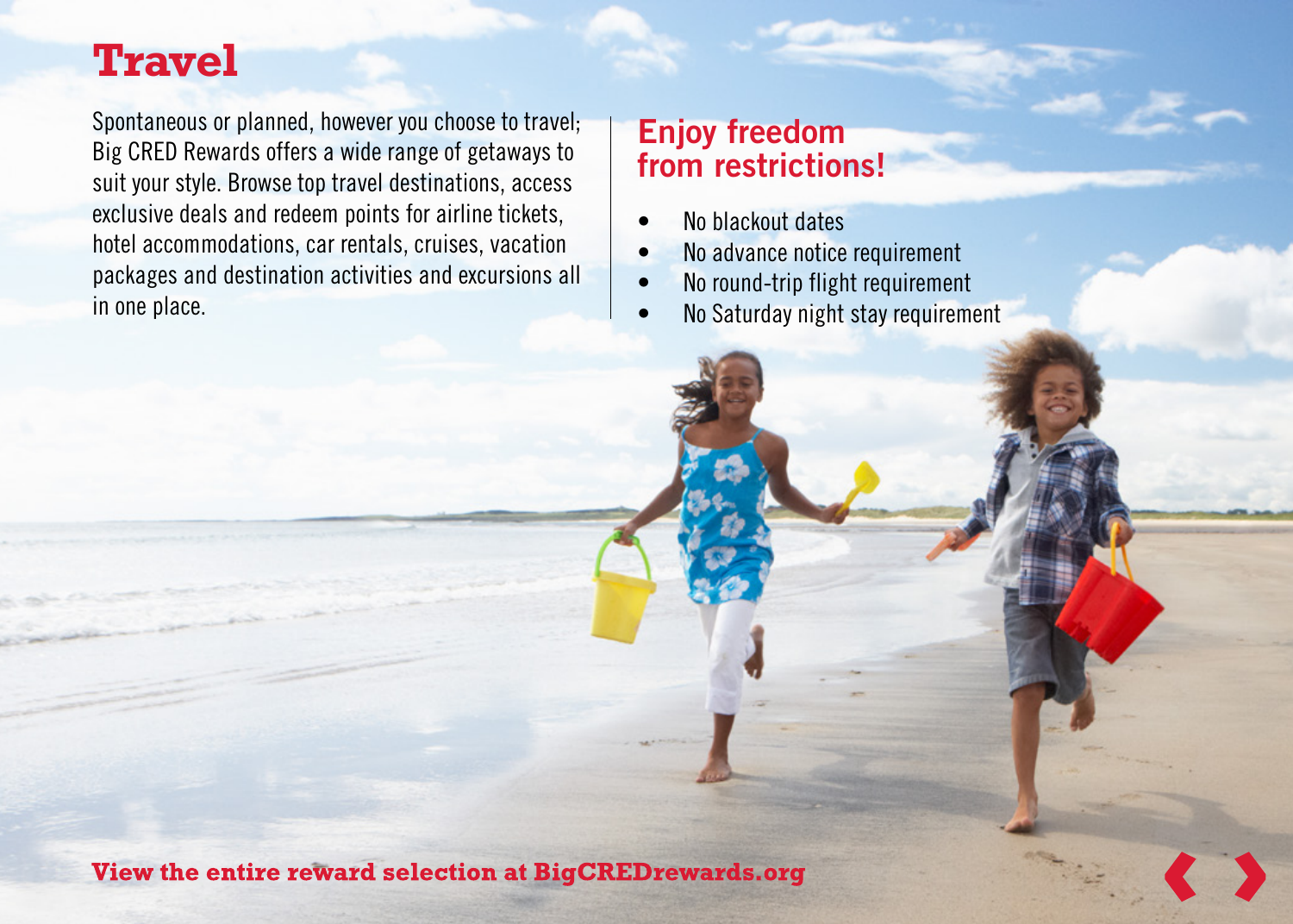## **Charitable donations**

Pay it forward with points! Redeem your points for a greater good by selecting a CharityChoice gift card. Donations can be designated to up to three charities of your choice.



## **Cash back**

Turn your points into cash! Redeem your points for cash back, credited towards your account.

### **Redeem any time at home or on the go**

- **• BigCREDrewards.org**
- **• 866.904.7192**

## **Merchandise**

With Big CRED Rewards' extensive merchandise selection, you'll be sure to find that special item on your list.Browse hundreds of brand-name rewards including cameras, tablets, gaming consoles and more!







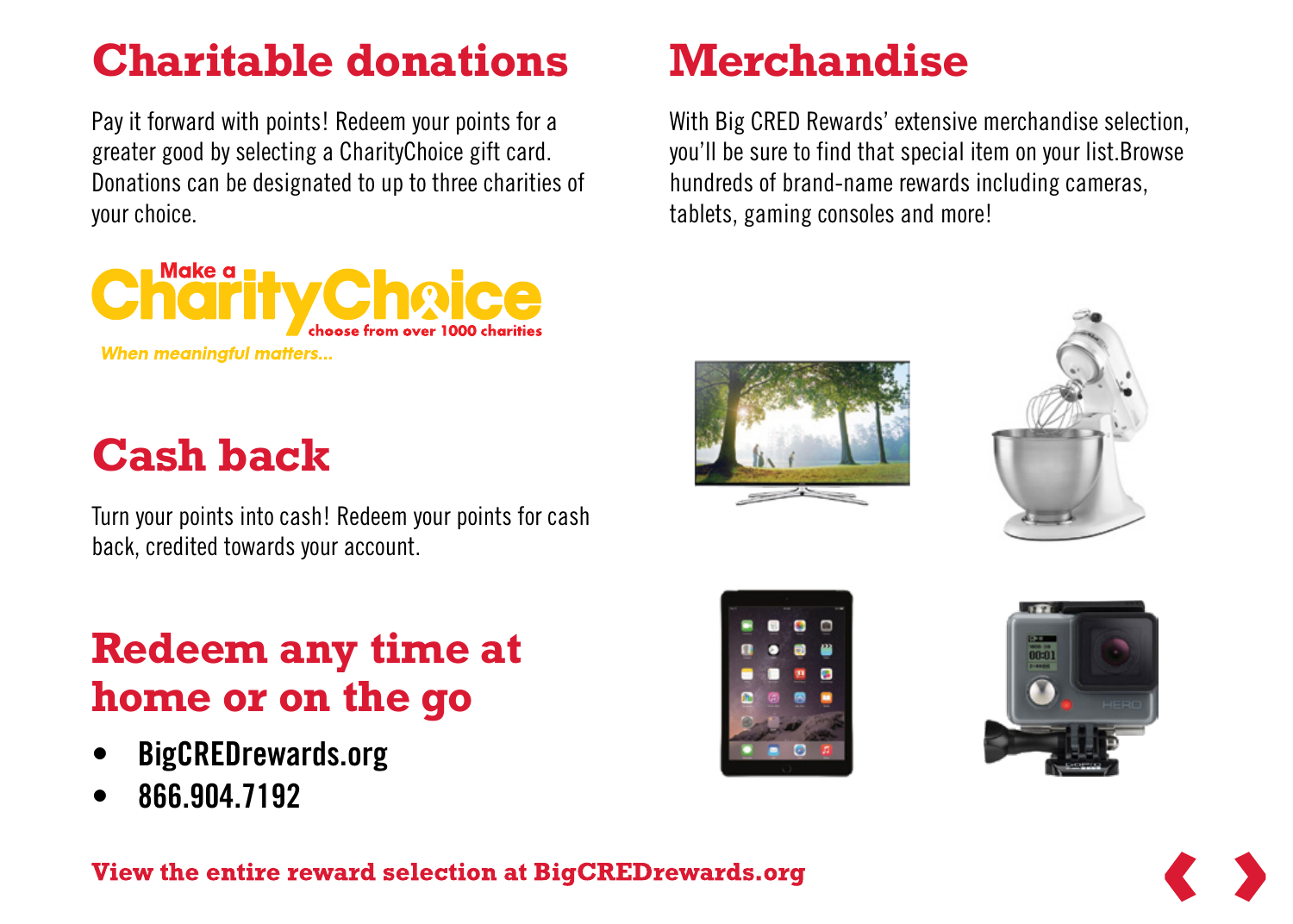# **TERMS & CONDITIONS**

### **I. Description of the Program**

a) The rewards program ("Program") is a service provided by the University of Nebraska Federal Credit Union ("Sponsor") and managed by Augeo Consumer Engagement Services, LLC ("Administrator").

b) Participation in the Program is exclusive to those who have a current credit card issued by the Sponsor ("Rewards Card"). These individuals are defined as ("Cardholders").

c) The Sponsor reserves the right to disqualify any Cardholder from

participation in the Program and invalidate all Points for abuse, fraud, or any violation of the Program terms and conditions. The Sponsor may make such a determination in its sole discretion.

d) The rewards program is void where prohibited by federal, state, or local law. e) The Sponsor and the Administrator are not responsible for typographical errors and/or omissions in any program document.

f) The Sponsor and the Administrator reserve the right to change the terms and conditions as well as the points required for a reward within the rewards Program. At the Sponsor's option, redemption of Points may be restricted, limited, expired or cancelled at any time without prior notice.

g) Eligibility in the program is restricted to individuals who have a statement address within the 50 United States, the District of Columbia or any U.S. Possession or Territory.

h) The Program's Privacy Policy is available at the Program's website on the bottom of each page.

#### **II. Earnings Points**

a) Cardholders will earn ("Points") for purchases of all eligible goods and services using their ("Rewards Card"). Points will be accumulated at the rate of:

1. One Point per each one (1) dollar charged on the member's credit card. Points accumulated for other products or services are determined at the sole discretion of the Sponsor.

b) Point earnings are based on the net retail purchase transaction volume (i.e., purchases less credits, returns and adjustments) charged to the Rewards Card during each day by the Cardholder. Net purchases are rounded to the nearest dollar and are subject to verification. If a transaction is subject to a billing dispute, the point value of the transaction may be deducted from the point total during the dispute period. If the transaction is reinstated, points will be reinstated.

c) In the event of fraud, abuse of program privileges or violation of the program rules (including any attempt to sell, exchange or transfer points or the instrument exchangeable for points), the Sponsor reserves the right to cancel cardholder's membership in the rewards program.

d) If more than one debit card has been issued for the same checking account, the Points earned from each card will automatically be pooled together into one available Point balance.

e) Points may not be combined with any other loyalty/frequency reward program that is not managed by the Sponsor.

f) The Sponsor reserves the right to award bonus Points to selected cardholders for any activity or condition it decides.

g) Points are not the property of the cardholder, and cannot be bought, sold or transferred in any way (including upon death or as part of a domestic relations matter).

h) Points are tracked and redeemable on a first-in, first-out basis. Points will expire on the last day of the month, four (4) years after the date of issuance. i) The Sponsor and the Administrator shall have no liability for disagreements between Cardholders regarding Points. The Sponsor's decisions regarding Point discrepancies shall be final.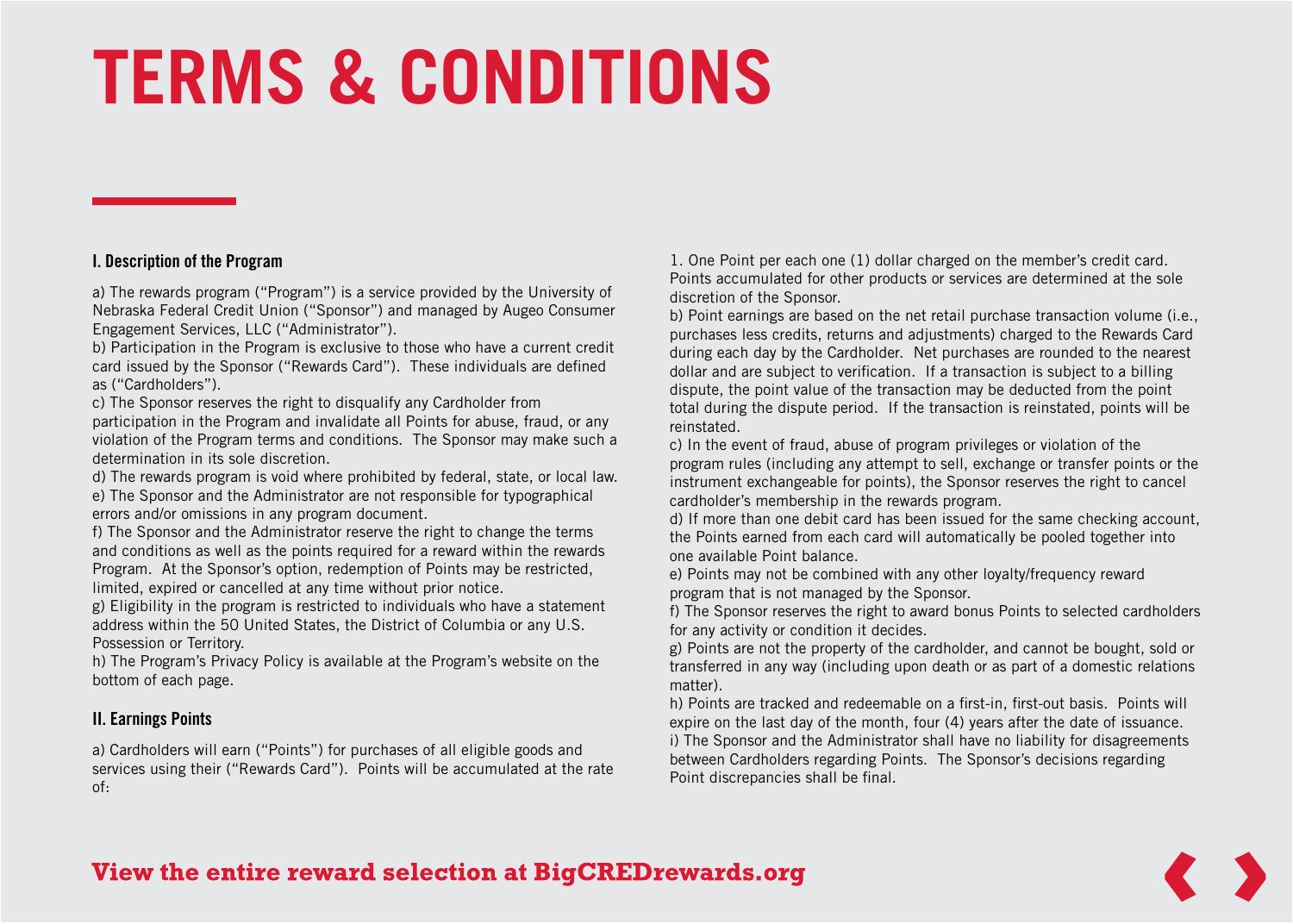### **III. Redeeming Points**

a) To redeem points, visit the Program's website or call the customer service department. All contact information is listed at the bottom of these Terms and Conditions.

b) To be eligible to redeem Points, the Cardholder's account(s) must be open (meaning not voluntarily closed, canceled or terminated for any reason) and the Rewards Card cannot have any other status preventing authorizations. c) Points are deducted from the cardholder's point balance as soon as they are redeemed.

d) Points must be redeemed by the Cardholder, but can be used to provide a reward for another person of their choice.

e) The Cardholder agrees to release the Sponsor and Administrator, and its vendors from all liability for any injury, accident, loss, claim, expense or damages sustained by the Cardholder, associated with a reward or use of rewards while participating in this Program and in the case of a travel reward, anyone traveling with or without the cardholder, in connection with the receipt, ownership, or use of any reward. The Administrator and the Sponsor shall not be liable for consequential damages, and the sole extent of liability, if at all, shall not exceed the actual value of the reward.

f) The Cardholder is responsible for determining any tax liability arising from participation in the program. Consult a tax advisor concerning tax consequences.

#### **IV. Travel rewards**

The Administrator's travel redemption center is able to take care of all travel arrangements. They are a full service agency that can assist with air rewards, hotel, auto, vacation and cruise reservations.

a) All travel must be redeemed through administrator's fully licensed redemption reservation center or website. Cardholders must have an eligible rewards card at the time of redemption.

b) All airline tickets issued in exchange for points are non-refundable and nonchangeable after ticket issuance, without paying the standard fees charged by each airline. Changes are subject to authorization by the airline and subject to any fees charged by the airline and redemption center.

c) Lost, stolen or otherwise destroyed airline tickets will not be replaced without the Cardholder paying the standard fees charged by each airline. d) Cardholders may make additional travel reservations with the Administrator's travel department or website using their rewards card.

e) Airfares are not guaranteed until ticket is issued. All reservations will receive a fax or email on the same day the ticket is issued. The Cardholder must call in any corrections or discrepancies by the close of business, the same day the ticket is issued. The travel redemption center will do their best to accommodate all changes and requests. Any changes or corrections done the following day or thereafter are subject to all airline airfare charges, exchange fees and processing fees and processing charges.

f) Paper airline tickets are subject to the individual airline paper ticket fees. g) If a paper ticket is issued, the cardholder has two options for delivery. The Cardholder can sign a waiver stating that they accept responsibility for a lost ticket, and then the ticket will be sent via US Mail. The second option is to pay a shipping fee for the ticket to be sent via overnight delivery. Priority, Saturday and outside the forty-eight (48) contiguous states, deliveries will be subject to additional shipping charges.

h) The Cardholder is responsible for payment of all baggage charges, departure taxes seat assignment charges, or other charges that may be assessed by airlines, travel companies and/or governmental entities as a result of travel under the rewards program.

i) Administrator's normal and customary fees associated with processing travel related services are billed to the Cardholder's Rewards Card.

j) The Sponsor and Administrator are not responsible for the performance by the airlines of the ticketed transportation. All reservations are made subject to the conditions of airlines, supply or business of the party providing the service, which include exclusions and limitations of liability. The airline industry is in constant flux and changes made by this industry are done quickly and frequently without notice, therefore, reward redemption rules for air travel are subject to change without notice.

k) A valid government ID must be presented at the airport and it must match the traveler's complete name as listed on the airline ticket.

l) Travel insurance: For added protection, it is highly recommended that all travelers consider purchasing travel insurance at the time of ticketing to cover airline bankruptcy, trip cancellation & interruption, baggage delays and lost baggage, medical expense, emergency medical transportation, and vehicle rental collision insurance.

m) Cardholders may redeem points for a single lowest published airfare as follows:

i. Each free ticket must be ordered through Administrator

ii. All free tickets must be for round-trip travel on the same airlines or code share airline.

iii. En-route stopovers are not permitted unless they are to make direct connections.

iv. Reservations for tickets are only allowed through standard commercial passenger carriers, which exclude the usage of charters.

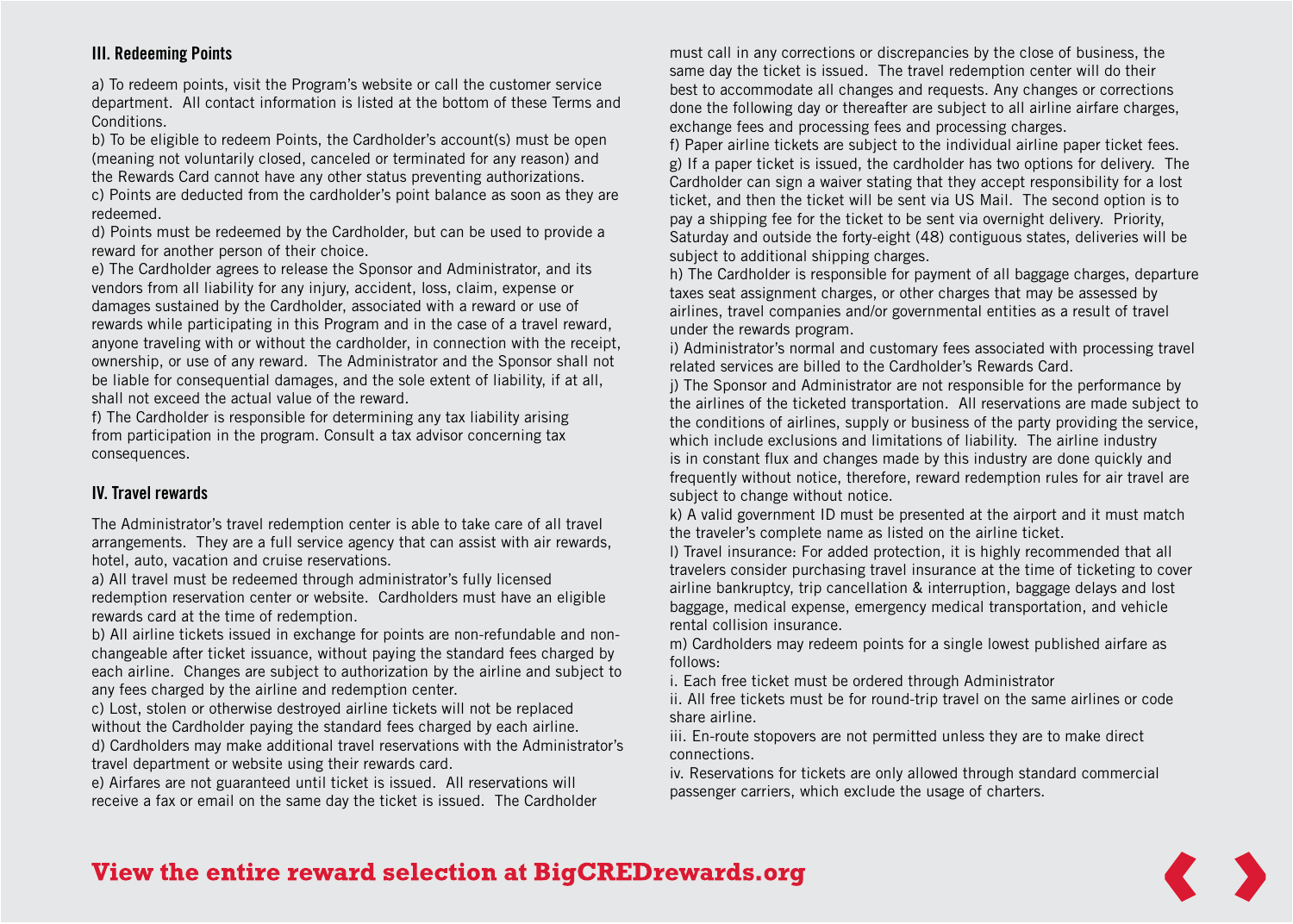v. Actual travel may occur any time within three hundred and thirty (330) days after the reservation conditions in this agreement are met.

vi. Reservations shall also be subject to airline seat availability on travel dates specified by the traveler.

#### **V. Non-travel rewards**

#### **Merchandise**

a) When necessary, the Administrator may substitute a reward with an updated model of equal or greater value. Cardholders will be notified of any change when ordering. The rewards Program Administrator reserves the right to replace or remove certain sections within any program literature or website. All rewards are subject to availability.

b) Merchandise rewards may take two to four (2-4) weeks to be delivered from the time of order. Multiple rewards may arrive at different times because they may be provided by different vendors. Delivery times may increase during peak holiday periods.

c) No shipments of merchandise can be made to APO/FPO or PO Box addresses.

d) Merchandise shippable by UPS will be available to all US territories. Items being shipped to Alaska, Hawaii, Puerto Rico, Guam and the US Virgin Islands will have an additional freight charge billed to the cardholder's rewards card. e) Merchandise pictured in any reward's program brochure or website may not necessarily reflect exact colors or models of actual rewards due to printing variations and/or manufacturers' updates. Information is accurate to the very best of our knowledge. The Sponsor and the Administrator are not responsible for errors or omissions.

f) The number of Points required for reward items are subject to change.

g) Cardholders may exchange merchandise only in the event of merchandise defects or damage in shipment. Some items are delivered by common carrier, where a delivery time is scheduled and someone must be present to accept delivery. When this is the case, the item must be opened in the presence of that carrier and any exceptions, damages, or shortages must be noted on the delivery receipt before Cardholders sign to accept shipment of merchandise. For those items that are delivered without being scheduled, please inspect the item within 24 hours of delivery and notify the customer service center if you find any exceptions, damages, or shortages.

h) All merchandise is covered by manufacturer's warranties. Any such defect should be handled through the standard manufacturer repair facility as noted with product.

#### **Gift cards and certificates**

a) Points may be redeemed for gift cards and certificates from select merchants. Most gift cards and certificates are delivered within two to three (2-3) weeks, to the address specified on the order file with the Administrator, as long as it is within the United States and its territories. Delivery times may increase during peak holiday periods.

b) Gift cards and certificates cannot be returned, and are not redeemable for cash or credit.

c) All other sales and/or use taxes including shipping and handling charges of items purchased using a gift card or certificate are the responsibility of the Cardholder and are subject to the merchants' policies in effect at the time of redemption. Purchases in excess of the amount of the gift cards are at the Cardholder's expense.

d) Gift cards and certificates may also be subject to other restrictions imposed by the merchant. Gift cards and certificates purchased to provide services are subject to the terms and conditions of the vendor providing the services. e) Additional terms and conditions may be specified on the gift card or certificate.

f) If a merchant declares bankruptcy the Sponsor and Administrator are not liable for the underlying funds on the gift card or certificate.

g) Once the gift card or certificate is redeemed and/or used, they are not returnable, exchangeable or replaceable.

h) Each merchant sets a policy in regards to lost or stolen gift cards or gift certificates. If a gift card or certificate is lost or stolen the Cardholder should report the occurrence to the Administrator immediately. The Administrator reserve the right to decline to replace lost or stolen gift cards or certificates. i) If gift cards or certificates have been ordered and not received by the Cardholder, they must notify the Administrator using the provided customer service number. The Cardholder must notify the Administrator no earlier than fifteen (15) days after the expected receipt date and no later than sixty (60) days from the expected ship date. Upon receipt of such notification, the Administrator will investigate. The Administrator with its sole discretion may replace any non-received shipment, in which a full balance remains on a gift card or gift certificate.

j) The Administrator is not responsible if a recipient or Cardholder defaces, damages or otherwise renders unsuitable for redemption a gift card or certificate that was received from this reward site.